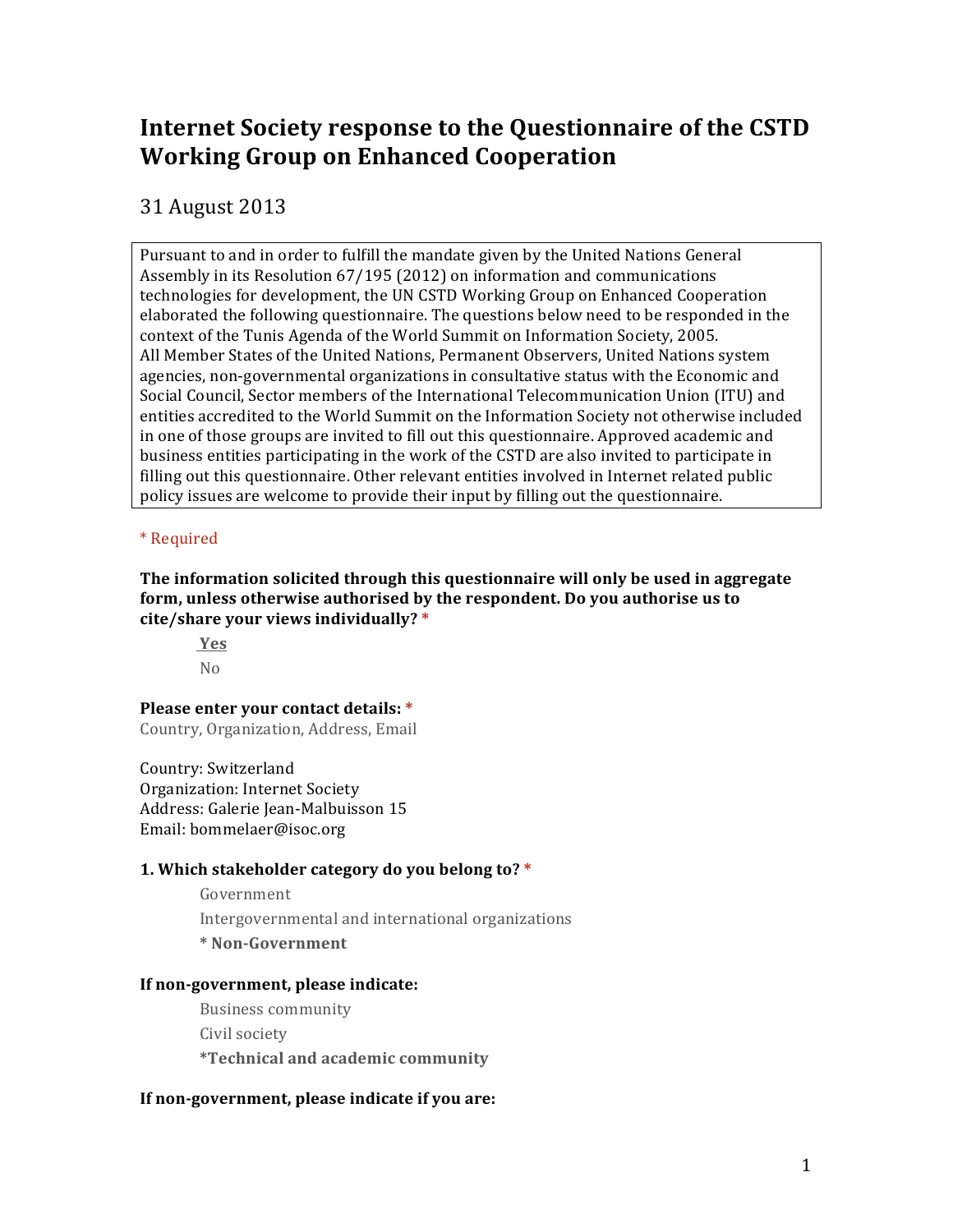**\* WSIS accredited \* ECOSOC accredited** \* **Participating in the work of the CSTD (Pursuant to ECOSOC Decisions 2011/237, 2011/238 or 2011/239) \* ITU accredited** Other:

#### 2. What do you think is the significance, purpose and scope of enhanced cooperation **as per the Tunis Agenda? a) Significance b) Purpose c) Scope \***

a) Significance

There is no single definition of enhanced cooperation. From our understanding, enhanced cooperation takes place within and between organizations and actors in the Internet ecosystem - it is a distributed process of collaboration in line with the underlying distributed technology that is the Internet. In the spirit of the Tunis Agenda, which recognized the effectiveness of existing arrangements in its paragraph 55, the concept calls for further developing the collaboration mechanisms between Governments, civil society, business and the technical and academic community. In this sense, enhanced cooperation is an ongoing process, which calls for constant progress.

(Blog post by Markus Kummer on enhanced cooperation:

http://www.internetsociety.org/blog/2012/07/internet-governance-what-enhancedcooperation)

#### b) Purpose

The purpose of enhanced cooperation is to continue fostering cooperation within and between relevant actors in the Internet Ecosystem. It should facilitate co-ordination and avoid duplication of work between stakeholders, as well as leverage their respective expertise towards achieving the WSIS goals. Discussions on enhanced cooperation should focus less on debates around the original meaning of the concept, and rather focus on how cooperation works and what we want cooperation to concretely look like in order to advance our collective goals of greater access to and growth of the Internet for the benefit of everyone. The Internet Governance Forum (IGF) has provided a valuable avenue for all stakeholders to cooperate in a meaningful way.

#### c) Scope

Enhanced cooperation should not only facilitate collaboration between the various stakeholder groups at the global level - including governments, business, civil society and the technical and academic community - but also be applied at the regional and national levels, where key Internet governance-related decisions are being made.

#### **3. To what extent has or has not enhanced cooperation been implemented? Please use the space below to explain and to provide examples to support your answer. \***

Since the WSIS, stakeholders have achieved tremendous progress in terms of developing their working relationships. Some inter-governmental organisations have made institutional arrangements to allow stakeholders to take part in their decision-making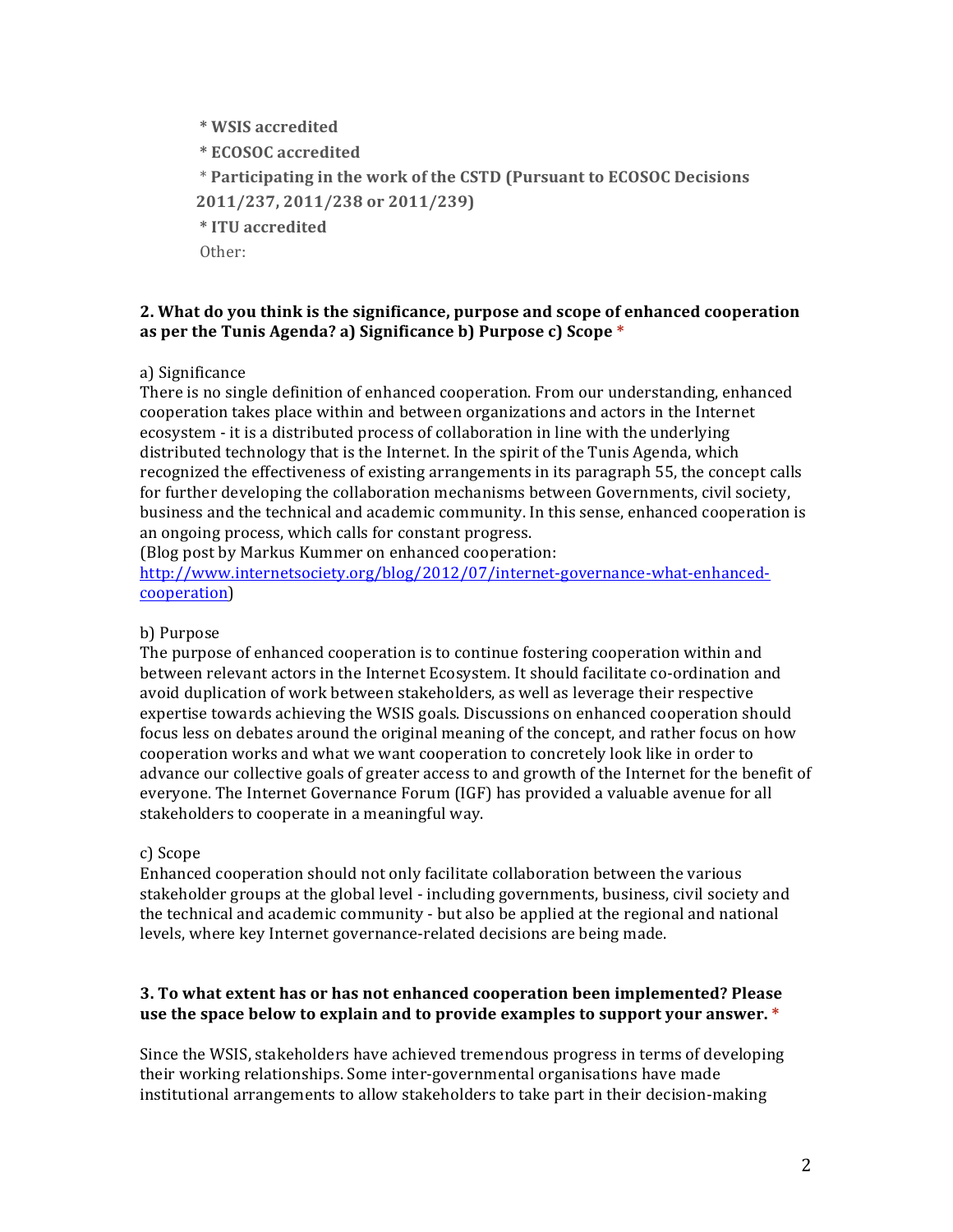processes. For example, since 2008 the OECD has opened its working processes to the participation of the technical community (ITAC) as well as civil society (CSISAC), in addition to the existing business and industry actors (BIAC). These non-governmental stakeholders have been invited to provide their expertise and contribute to formal OECD policy instruments on issues such as privacy, cybersecurity, infrastructure development or digital growth. In addition, these stakeholder groups had the opportunity to negotiate on an equal footing with governments for the 2011 OECD High Level Principles on the Future of the Internet Economy.

Many other inter-governmental organisations have taken positive steps to cooperate with non-governmental stakeholders, including the Council of Europe, UNESCO or APEC for example.

Meanwhile, non-governmental stakeholders (business, civil-society, the technical and academic community) have also developed multistakeholder partnerships with governmental and inter-governmental organisations in a view to achieving the WSIS goals. For example, the Internet Society (ISOC) has undertaken the necessary steps to obtain the ECOSOC status, enabling participation in a wide range of UN fora, including ones not traditionally attended by the Internet community (e.g. Human Rights Council). ISOC is working closely with intergovernmental organizations such as CITEL, ATU and APT to provide seminars on a range of issues such as Spam, Open Standards and interconnection and to contribute to the policy development process in the regions. We are learning from colleagues from developing countries and hope that our participation has enhanced the dialogue. 

It should also be noted that the IGF provides a key international platform for all stakeholders to share experiences, expertise and concerns on all Internet public policy issues. It is a platform that reinforces cooperation by reducing barriers between different stakeholder groups. Strengthening the IGF Secretariat would therefore play an important role in further enhancing cooperation locally, regionally and internationally.

#### 4. What are the relevant international public policy issues pertaining to the **Internet? \***

The Internet policy space is a constantly evolving field, influenced by technological innovations and emerging uses.

The cross-border nature of the network requires carefully coordinated policy solutions, not only between different stakeholder groups, but also across regions. While governance starts at the local level, a great number of Internet policy issues are global in nature, requiring global responses.

Some of the most relevant issues in the Internet governance space currently include digital content, privacy, security, trust, access and infrastructure, building capacity, or the exercise of fundamental rights online. There are growing concerns worldwide about the use of technical measures to enforce policy objectives (e.g. security, copyright enforcement), without properly taking into account the rights and interests of Internet users. Such measures (e.g. content filtering or blocking) also risk undermining the open, global and interoperable architecture of the Internet. While governments have an essential responsibility to advance key public policy priorities, including e.g. security, the potential wide-ranging impacts of such policies demand that broad consultations be held with all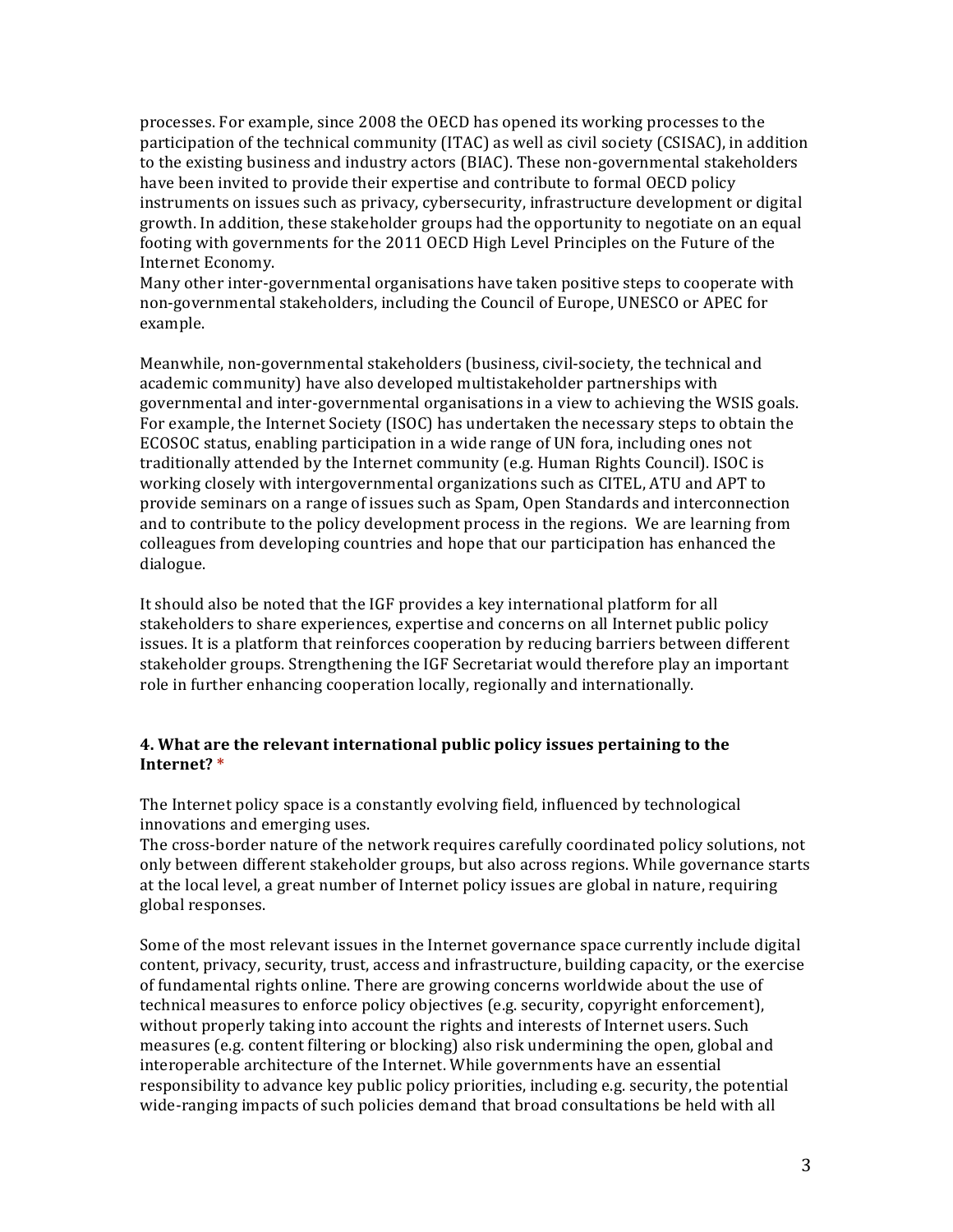relevant stakeholders.

Despite tremendous progress since the WSIS Summits, affordable and fast Internet access remains a key issue in many developing countries. Substantive progress has been made through the development of Internet Exchange Points (IXPs), allowing Internet service providers to peer Internet traffic locally. Many of these IXPs are being developed in partnership with different stakeholders (government, content owners, service providers, research and education networks), further demonstrating the value of enhanced cooperation at the level of local and regional Internet communities.

#### **5.** What are the roles and responsibilities of the different stakeholders, including **governments, in implementation of the various aspects of enhanced cooperation?** \*

There is no single organization "in charge" of the Internet. Governance is a set of distributed processes that reflect the nature of the underlying distributed technology. These arrangements are also known as the Internet model, or the Internet eco-system (http://www.internetsociety.org/who-makes-internet-work-internet-ecosystem), which only functions with the engagement of all relevant stakeholders in their respective areas of responsibility and expertise. In most cases, participation is based on knowledge and need, rather than formal membership. This encourages broad participation and reduces barriers to Internet technical and policy development processes.

All relevant stakeholders in this ecosystem have respective expertise and responsibility in implementing the various aspects of enhanced cooperation. Schematically, one could characterize the roles of the different stakeholders as follows:

\* Governments: ensure that regulatory frameworks foster Internet development and reduce barriers to creation and innovation, and watch over Internet users/citizens;

\* Civil society: provide diverse perspectives from a broad range of interests and help the community to identify users' needs;

\* Business: provide Internet access and services, content and applications;

\* Technical and academic community: develop the core Internet architecture, standards and protocols that enable the Internet to continue functioning as an interoperable and global network.

#### **6.** How should enhanced cooperation be implemented to enable governments, on an **equal footing, to carry out their roles and responsibilities in international public policy issues pertaining to the Internet? \***

Governments play an essential role in shaping international Internet-related public policy and its associated issues. Further efforts should be made to facilitate the participation of governments, in particular from developing countries, into the existing processes and forums that shape Internet policies and the network's technical developments. In some cases, more work needs to be done to build the capacity of developing country governments to fully and appropriately engage in these activities.

For example, the Internet Society has initiated fellowships for policy makers to participate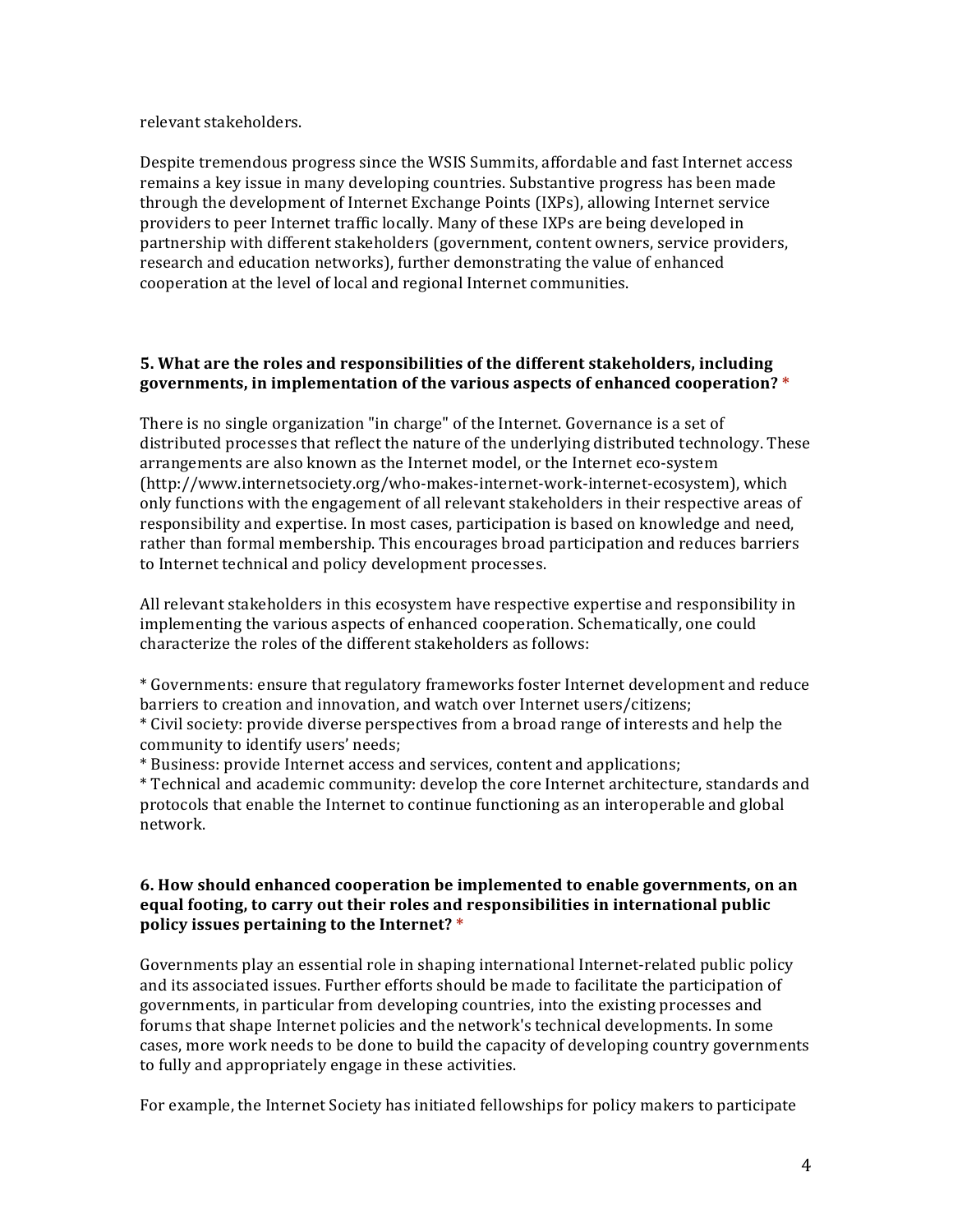to the Internet Engineering Task Force (IETF) meetings. The IETF is a loosely organized group of engineers that is critical to shape the future evolution of the Internet, based on technical standards and protocols. Participation to the IETF is open to anybody, and doesn't require any formal membership or participation fee. While this fora is completely open, not all governments are aware of these processes which, while essential to the Internet's future, are not following the same procedures as traditional UN meetings. In addition, the engineering community can learn about the key technical concerns of policymakers. This can help make future protocols more robust and relevant around the world. Our experience from bringing to these meetings policy makers from Africa, Latin America, Europe and other regions has proven extremely positive to foster a greater understanding and facilitate cooperation across different mechanisms of the Internet ecosystem. Our hope is that, through this engagement, more technical experts from developing countries will participate in the IETF and to the technical development of the Internet.

We strongly encourage governments to participate in other multistakeholder processes, gaining familiarity with them and being empowered to contribute meaningfully to these processes. Enhanced cooperation among all stakeholders, based on open processes, dialogue and transparency, is fundamental to ensure that Internet remains an enabling platform for economic innovation and social development.

#### **7.** How can enhanced cooperation enable other stakeholders to carry out their roles **and responsibilities? \***

Cooperation is similarly essential for non-governmental stakeholders to carry out their roles and responsibilities in the Internet space. Coordination and exchange of information is necessary for all parts of the eco-system to work smoothly and efficiently in order to accommodate the sustained growth of the network.

Such cooperation has been taking place for many years. For example, organisations involved in developing open standards for the Internet initiated the Open Standards Paradigm initiative, which gathers the IETF (Internet protocols), the W3C (Web protocols) or the IEEE (physical Internet connectivity) around common technical development principles such as transparency, voluntary adoption or consensus.

The Internet Governance Forum (IGF) also offers a unique opportunity for different stakeholders to collaborate and work together in shaping workshops and sessions of common interest on key Internet issues.

Non-governmental stakeholders should actively seek the opportunity to participate in relevant governmental processes. For example, the Internet Society (ISOC) took the necessary steps to obtain an ECOSOC status from the United Nation, thus facilitating participation in a variety of U.N. processes. Over the years, ISOC has developed formal participation status with many inter-governmental organisations, such as the OECD, WIPO or the Council of Europe. Similar actions have been taken at the regional level (e.g. APEC, African Union, etc). These relationships with inter-governmental organizations allow ISOC to provide important input to the policy deliberations and, importantly, to understand more fully the specific concerns and challenges for governments. Greater understanding leads to better policy outcomes and stronger technology.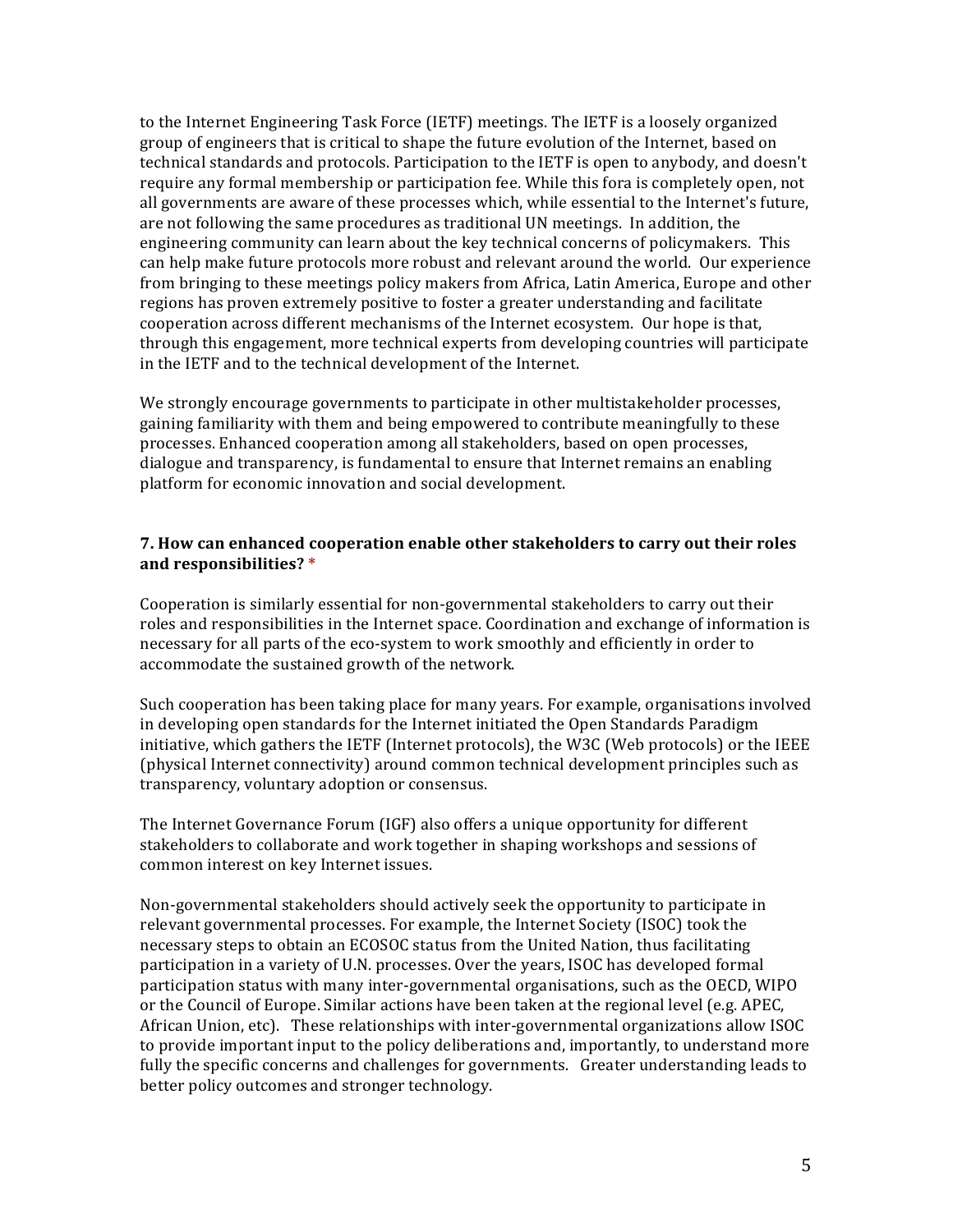## **8.** What are the most appropriate mechanisms to fully implement enhanced cooperation as recognized in the Tunis Agenda, including on international public **policy issues pertaining to the Internet and public policy issues associated with coordination and management of critical Internet resources? \***

As stated before, international public policy touches upon a wide range of issues, including copyright, security, capacity building and many more. Policy decisions on such issues may be dealt with by specialised agencies, whether at the national, regional or the international level, depending on the scope of those issues.

Existing mechanisms which have been dealing with Internet-related issues in the past few years include WIPO (intellectual property), the Human Rights Council (human rights), WTO (trade issues), ITU (telecommunications) or UNESCO (freedom of expression, education), among many others. Regional/cross-regional organisations such as the OECD or APEC are dealing with issues such as Internet security and privacy from the angle of economic development. In Europe, BEREC is an example where multiple national telecommunications regulators come together, consult non-governmental stakeholders, and disseminate best practices and suggest common approaches in implementing the EU regulatory framework for electronic communications.

Many of these existing mechanisms are evolving to be more transparent and inclusive with non-governmental stakeholders.

For example the Messaging, Malware and Mobile Anti-Abuse Working Group (M3AAWG) is a global industry lead partnership of governments, trusted network operators, ISPs and bulk mail distributors who collaborate on global technical and policy initiatives to mitigate spam and messaging abuse. M3AAWG's membership is organized around technology, and collaboration between trusted stakeholders to address cooperative capacity building to mitigate spam, malware, botnets and phishing and other abusive messaging.

Regarding the management of critical Internet resources, one key issue is the deployment of Internet Protocol version  $6$  (IPv6), in light of IPv4 address depletion. While this is a technical issue in nature, the reality of IP address shortages (two of the five global registries are already depleted) and the serious impact of this on Internet driven growth has led some governments to take action and show their support for the transition to this new protocol (e.g. OECD 2008 Ministerial).

# **9.** What is the possible relationship between enhanced cooperation and the IGF? \*

Originally envisioned by the WSIS Tunis Agenda as two seemingly separate tracks, there is a growing recognition that the cooperation gap identified in 2005 was, in part, filled by the establishment of the IGF. Indeed, we now observe an increasing convergence between the two processes (http://www.internetsociety.org/blog/2012/07/internet-governance-whatenhanced-cooperation)

The IGF is a unique space for all stakeholders to meet on an equal footing and to address key Internet policy issues. The preparatory process for each IGF is led by a Multistakeholder Advisory Group (MAG), which includes all stakeholder groups working together.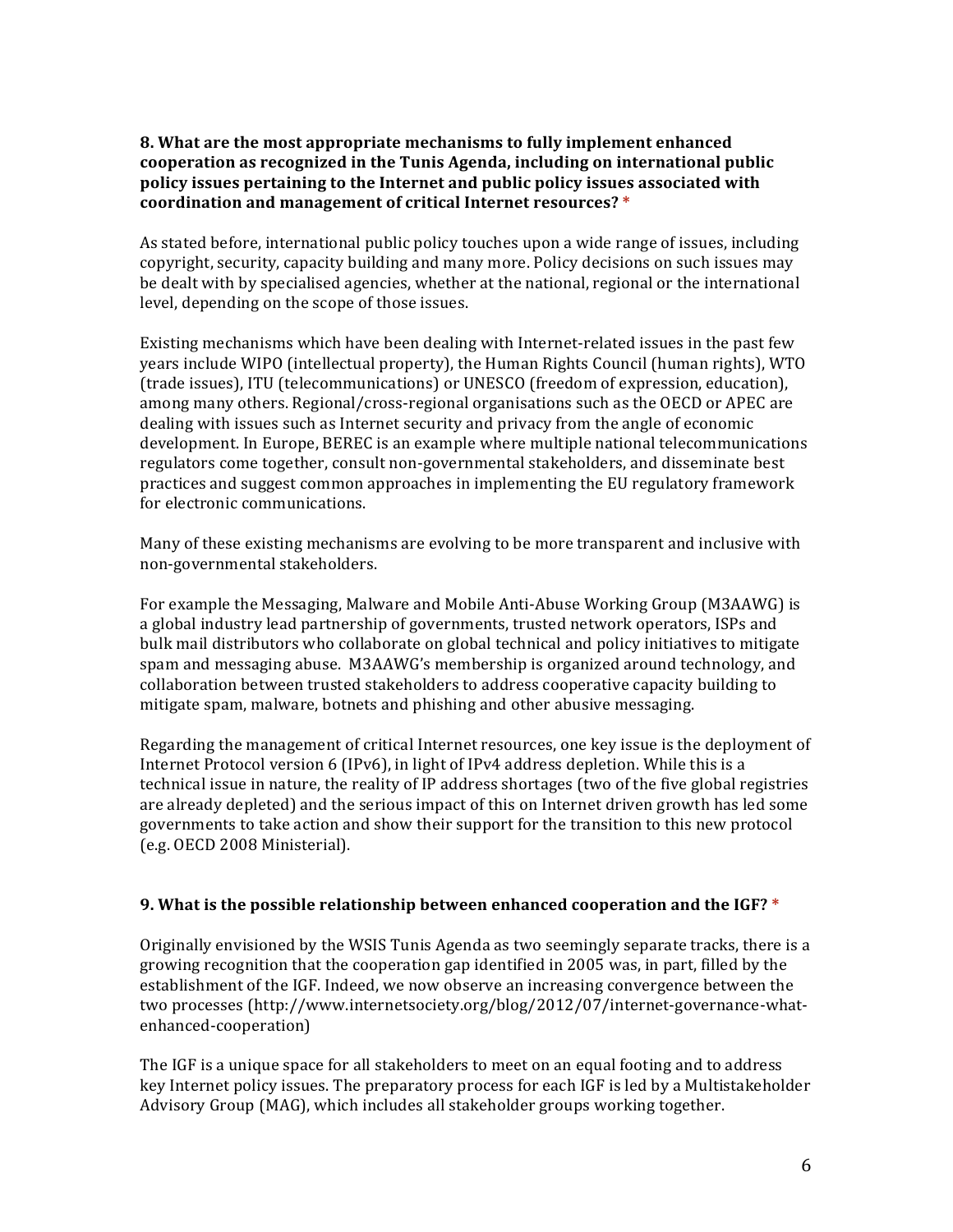Stakeholders from all regions have the opportunity to share their expertise and convey their concerns. This annual fora has turned into a catalyst that enhances cooperation among all stakeholders involved in Internet governance and that contributes to shape policies and decisions taken in other fora at the regional and global levels.

This cooperative framework has proved extremely valuable to develop a common understanding and approach to Internet Governance issues. The many IGF-type national and regional initiatives that have emerged across all regions are a testament of the value of this platform to fill the cooperation needs of the Internet community.

In light of the practical value of the IGF in providing a platform for cooperation, both at the global and local levels, strengthening the IGF would therefore also strengthen enhanced cooperation.

#### **10.** How can the role of developing countries be made more effective in global **Internet governance? \***

The participation of developing countries in global Internet governance is of paramount importance. In ISOC's view, a global Internet requires global participation. Significant progress has been achieved in this regard over the past few years, but more can be done to further include these voices in the governance discussions.

National and Regional IGFs offer a valuable platform for local stakeholders to address key local Internet governance issues in a multistakeholder framework. There are many examples of vibrant local IGFs, including in Africa and Latin America, which have proved useful networking platforms to facilitate cooperation between local actors to address local priorities. With the next billion of Internet users mainly coming from developing countries, fostering vibrant multistakeholder cooperation at the local level is essential for the future of the global Internet.

For many years, the Internet Society has provided participation fellowships for young technical and/or policy leaders from all over the world to attend the IGF. The program not only funds the fellows' participation, but also provides them with ex-ante and on-site briefings to ensure their meaningful participation.

Remote participation opportunities (webcasting, audiocast, transcript and translation where possible) are also very much part of the IGF and constitute an important way for more developing countries to take part in the global governance discussions. Such options should be made broadly available in other conferences and fora.

As intergovernmental organizations like CITEL, ATU and APT become more inclusive to non-government stakeholders, there are greater opportunities for developing countries to engage more closely with Internet organizations like ISOC. Through our participation in these groups, ISOC has been able to provide seminars on a range of issues like Spam, Open Standards and interconnection and to contribute to the policy development process in the region. We are learning from colleagues from developing countries and hope that our participation has enhanced the dialogue.

Generally, the adoption of the multistakeholder approach helps governments reach better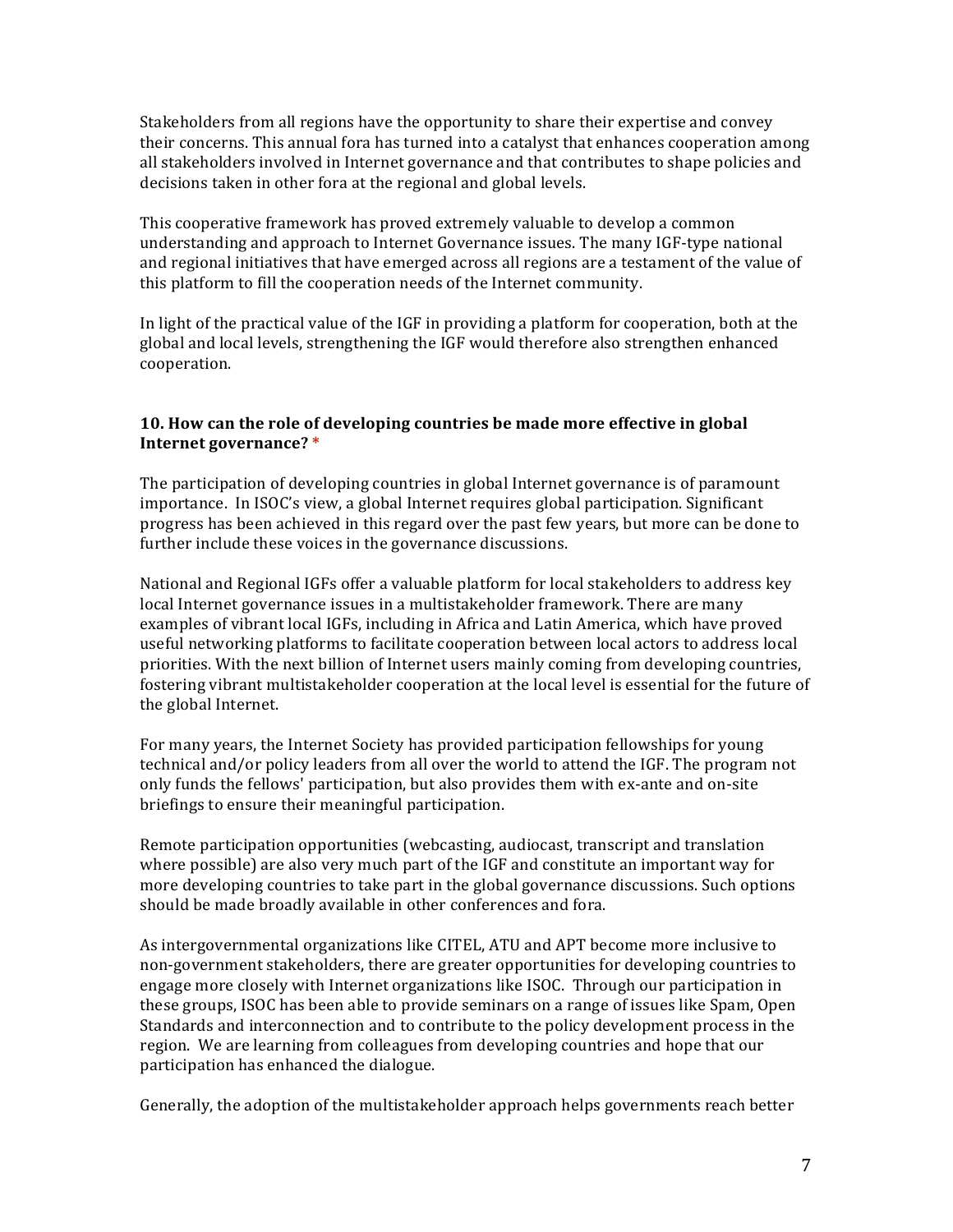decisions, including in developing countries. For example, Kenya has changed its constitution to introduce a mandatory requirement for multistakeholder processes in all policy areas, enhancing participatory democracy. This is an outstanding example of impact and of enhanced multistakeholder cooperation.

### **11.** What barriers remain for all stakeholders to fully participate in their respective roles in global Internet governance? How can these barriers best be overcome? \*

Much progress has taken place in the past few years in terms of stakeholders' participation in global governance processes. Internet governance is a constantly evolving process and improvements are implemented incrementally over time.

Some of the key challenges include the need for increasing awareness around the existing governance mechanisms. The number of parallel processes and different modes of participation can be unsettling for newcomers, and efforts should be made to make them easier to understand and be involved with.

For example, the Internet Society has created a fellowship program for policymakers to participate in meetings of the Internet Engineering Task Force. This has been a very positive experience in order to provide familiarity to the participation processes of such meetings, which are unlike traditional intergovernmental meetings.

Given the distributed nature of these mechanisms, participation can sometimes be financially constraining to some stakeholders. Fellowships, sponsorships and remote participation options should be further promoted and maximised to enhance participation.

# **12.** What actions are needed to promote effective participation of all marginalised **people** in the global information society? \*

Increasing transparency and information around all key governance processes, both at the local and global levels. Inclusion can be enhanced through proactive addition of marginalised people through fellowships and sponsorships as well as through capacity building efforts to enable more effective and sustainable engagement.

#### **13. How can enhanced cooperation address key issues toward global, social and economic development? \***

There are numerous indicators pointing to the Internet's significant contribution to driving of social and economic development. The Internet and ICTs are primary tools in order to achieve the Millennium Development Goals. (ISOC's written statement, UN ECOSOC High-Level Segment, March 2013: http://www.internetsociety.org/sites/default/files/ISOC250313.pdf)

Internet infrastructure drives demand for new services, and new applications drive demand for faster and more affordable Internet infrastructure. The open Internet has provided an extremely fertile ground for innovation and economic development, by removing barriers to the creation of groundbreaking services aimed at meeting the needs of users and customers. The benefits of this open Internet can only be sustained if the network is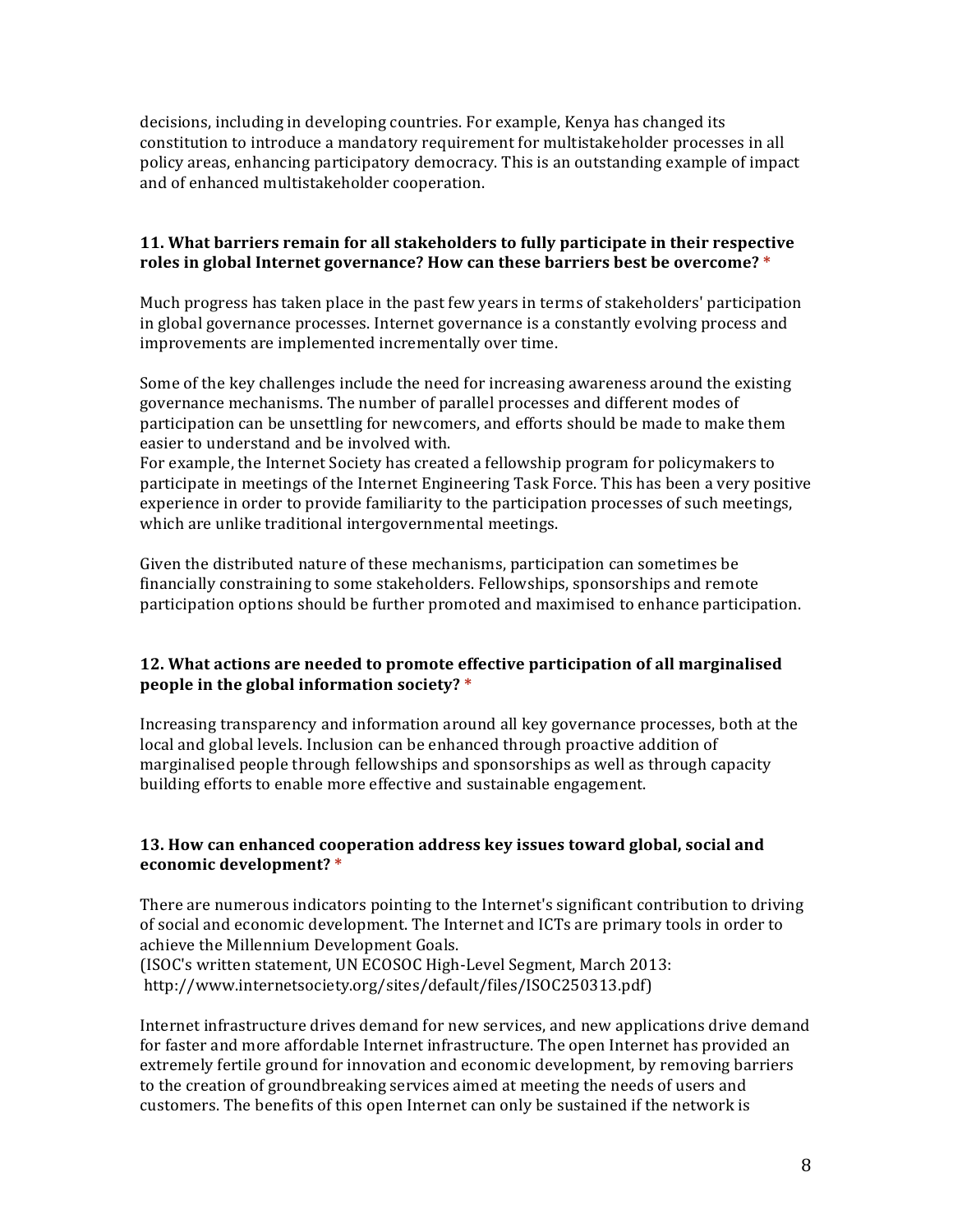developed in a multistakeholder and co-operative format.

Similarly, social development has benefitted from the cooperation between all relevant stakeholders. For example e-Health applications for citizens (civil society) can thrive if the network is reliable and resilient (technical community), provided by a robust infrastructure (private sector), and supported by the government through transparent and stable policies and regulations.

## **14.** What is the role of various stakeholders in promoting the development of local **language content? \***

Local content is a key enabler of Internet development and economic growth. Societies have a rich heritage and knowledge base that should be recognized, recorded and shared for the benefits of people throughout the world. However, much of the world's content remains inaccessible even to the local population, not to mention at a broader level.

In 2012, the Internet Society, UNESCO and the OECD collaborated on a study about "The Relationship between Local Content, Internet Development and Access Prices". The research shows that there is a strong correlation between the development of network infrastructure and the growth of local content, and a connection between developed local Internet markets and lower reported prices for international bandwidth (http://www.internetsociety.org/localcontent).

Our work in Africa has also demonstrated a clear link between the establishment of local Internet Exchange Points (IXPs) and the growth of local content and higher quality of service for end-users. In a groundbreaking 2012 study of Exchange Points in Nigeria and Kenya (http://www.internetsociety.org/ixpimpact), ISOC was able to demonstrate that deployment of IXPs has improved the overall Internet experience in these two markets, a development that is being replicated in developing countries around the globe. It is also the case, however, that IXPs are successful within a multistakeholder environment that creates a solid community basis for sustainability, technical capacity development, local governance models, and community support. In many cases, IXPs need the buy-in from Internet service providers, academia, civil society and governments, working *together*, to deploy and sustain local Internet infrastructure. Local Internet infrastructure provides a foundation for local language content, which, in turn, drives further demand for advanced services and local innovation.

#### **15.** What are the international internet-related public policy issues that are of special **relevance to developing countries?** \*

We have seen a formula for success for Internet development - a "smart development" approach - that is based on partnerships that focus on human, technical, and governance infrastructure development. Trained people, deployed and enhanced Internet infrastructure, and strong governance models have built the Internet around the world, and these elements underpin past WSIS debates and current debates about Internet development.

Access to a reliable and affordable Internet remains a key challenge for developing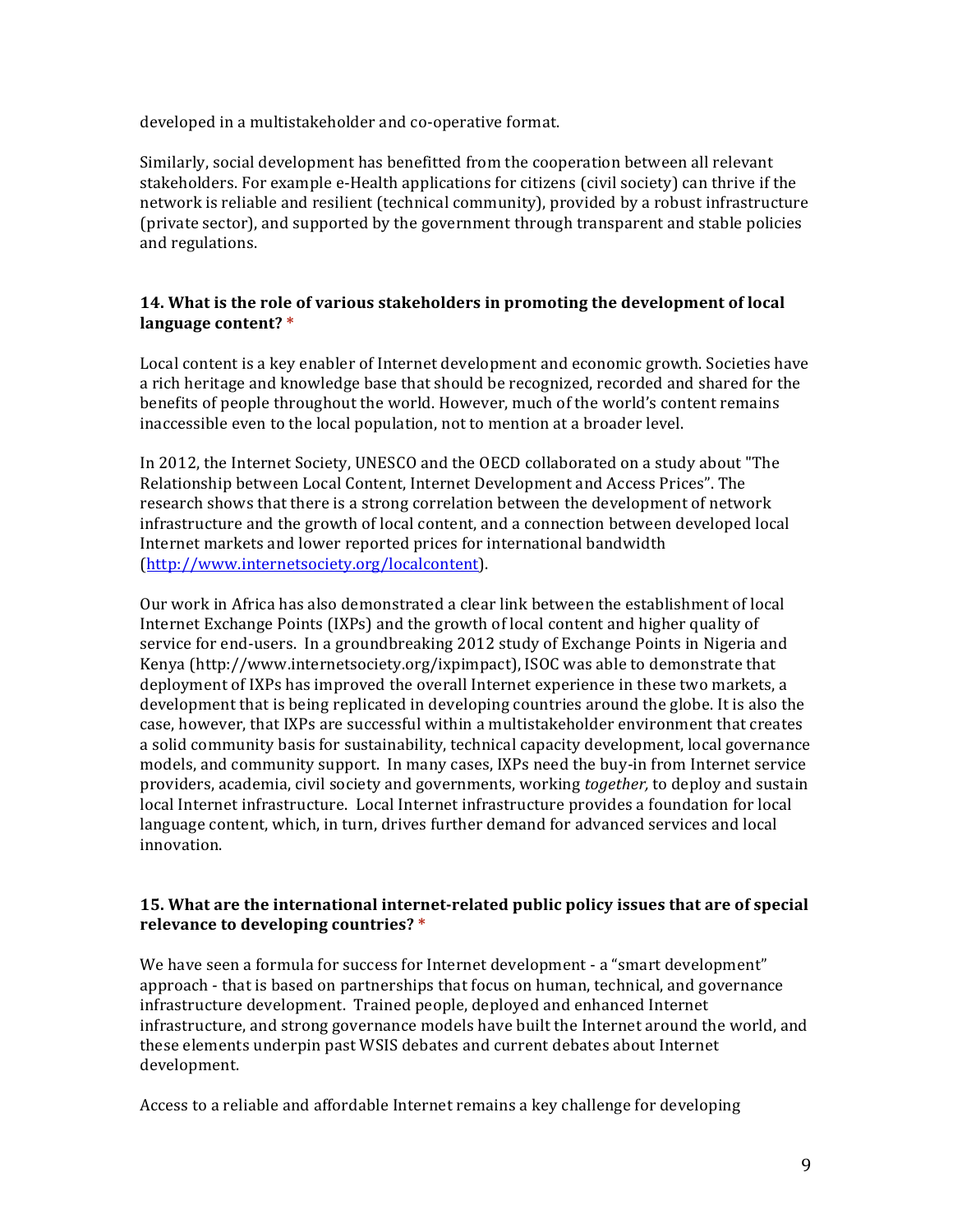countries. Progress has been made since the WSIS: a single SEACOM cable connected West Africa in 1999. Now there are 13 major undersea cables connecting Africa. However, the cost of interconnection and of international traffic remains prohibitive in many regions. A joint multistakeholder approach to policy and regulatory development has allowed for more submarine cables to be built, for cross-border connections to be facilitated, and for additional operators to compete and provide services in some countries, driving down local and regional costs.

IXP development (as explained above) is an effective solution for addressing this challenge, improving local traffic delivery in developing countries. In Africa and Latin America, some of the most successful IXPs have developed multistakeholder IXPs that include ISPs, governments, content providers and research and education networks under the same roof. Kenya and its national Internet governance framework provide one of the best illustrations of inclusive and dynamic Internet policy making.

In addition cost effective routing and network management techniques are also part of the solution to the high cost of connectivity. ISOC's past and upcoming 2013 African Peering and Interconnection Forum (AfPIF), RIPE's recent 2013 Middle East Peering Forum, and the upcoming Latin America and Caribbean Peering Forum sponsored by LACNIC, ISOC, and LACNOG, bring stakeholders together to discuss ways to promote more efficient interconnection and peering. These activities and other collaborative Internet community meetings also forge networks of trust among their participants. We cannot underscore enough the importance of these "human trust networks" that drive collaboration, network connections, stronger multi-stakeholder governance models.

#### **16.** What are the key issues to be addressed to promote the affordability of the **Internet, in particular in developing countries and least developed countries?** \*

The key issues to be addressed to promote the affordability of the Internet lie in a holistic examination of some of the barriers to connectivity. Governments and other stakeholders have the ability to implement and encourage policies that remove barriers to connectivity. Actions to "lift barriers" to connectivity (as noted in a new study released by the Internet Society in May 2013 "Lifting Barriers to Internet Development in Africa: Suggestions for Improving Connectivity": http://www.internetsociety.org/doc/lifting-barriers-internetdevelopment-africa-suggestions-improving-connectivity) include: liberalising regulatory regimes and lowering barriers to entry, particularly related to submarine cables and international gateways, reducing bureaucracy and costs of rights of way (including across borders), reducing the sector specific tax-burden, offering investors greater policy and regulatory certainty, incentivising infrastructure sharing, developing clear ICT policies, implementing a holistic view of the Internet value-chain that involves a range of stakeholders and identifies obstacles and removes conflicting policies around tax, investment and promotion of ICTs, and implementing policies that do not distort the market by favouring individual operators or restore *de facto* monopolies.

As stated before, a key element to promote affordability of Internet access is to set-up Internet Exchange Points (IXPs), to encourage additional infrastructure provision (submarine cables, ISPs, content providers), and to provide training that encourages more efficient and effective Internet service provision. IXPs allow for local Internet service providers to peer their traffic, often on a settlement-free basis, to keep "local traffic local",